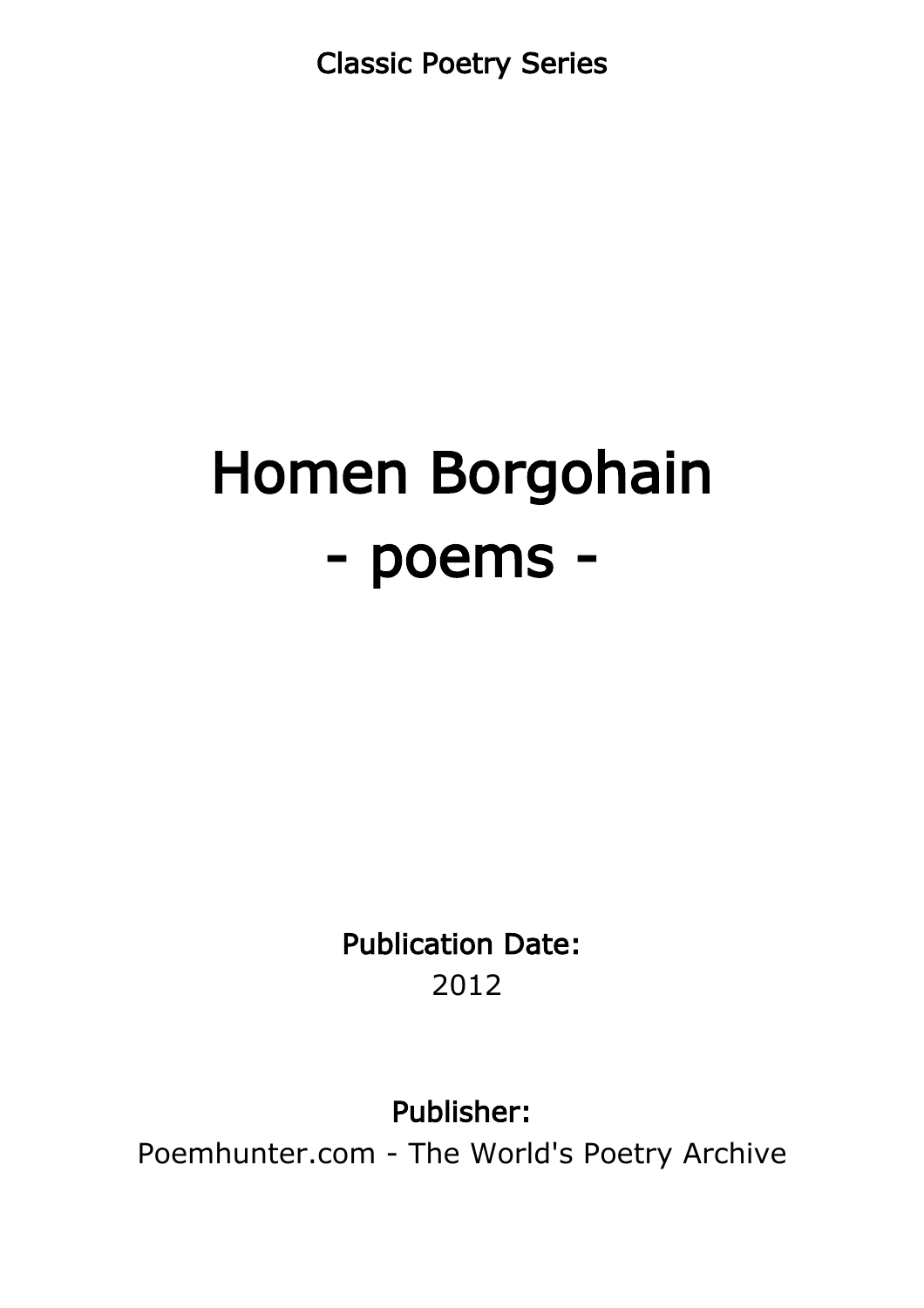## Homen Borgohain(1932 -)

Homen Borgohain(Assamese: ????? ????????)is an Indian writer, poet, critic, columnist and editor in the Assamese language. He was awarded the 1978 Sahitya Akademi Award in Assamese language for his novel, Pita Putra.

Homen Borgohain is one of those few Assamese writers whose works have attracted the attention of a wide number of readers and many acclaimed critics alike. He has carved a niche for himself in the domain of Indian literature by the magic of his words and his refined and dignified personality. He is one of those rare artistes who has allowed the flow of life to find its own form in art.

Though he is a natural columnist, yet his multifaceted genius exhibits its prowess in the genres of novel, short story and poetry with equal aplomb. He is a prolific writer but that has in no way jeopardised his own artistic integrity. Writing for him is a deep ethical commitment. In spite of having rural roots, Borgohain's work shows a deep understanding about urban complexities. In the early phase of his life Borgohain led an almost bohemian existence and the reflection of that particular life can be visualised in many of his early hain first edited an Assamese weekly News paper 'Nilachal' and later he edited another Assamese weekly 'Nagarik'. Afterward, he served as a senior staff of Bangali Daily Newspaper 'Ajkal'. Borgohain's editorial articles of Nagarik and Nilachal are edited by Dr. R. Sabhapandit and published in two volumes in Assamese.

#### <b>Life</b>

Born in a small village of Lakhimpur, Homen Borgohain came to Guwahati to study in Cotton College, the most prestigious college of India's North East. He married Nirupama Tamuli, famous in Assam as Nirupama Borgohain : one of the most popular writers of her generation and an exponent of early feminist writings in Assam. They have two sons, Anindya Borgohain and Pradipta Borgohain. Nirupuma, too won the Sahitya Akademi Award for her novel Abhijatri. Their son Pradipta Borgohain is also a writer and academic who teaches at the Gauhati University. Their elder son, Anindya, apart from working with a bank, is also a freelance writer in Assamese. The writer couple wrote a novel called Puwar Purobi Sandhyar Bibhash, which is the first and perhaps the only joint-novel written in Assamese. They have three grandchildren: Manalika, Jahnvi and ya Akademi Award winner Rita Chowdhury's bestselling as well as controversial novel Popiya Torar Sadhu probably derives inspiration from Homen Borgohain and Nirupuma Borgohain's life. Homen Borgohain currently lives in Dispur, Assam.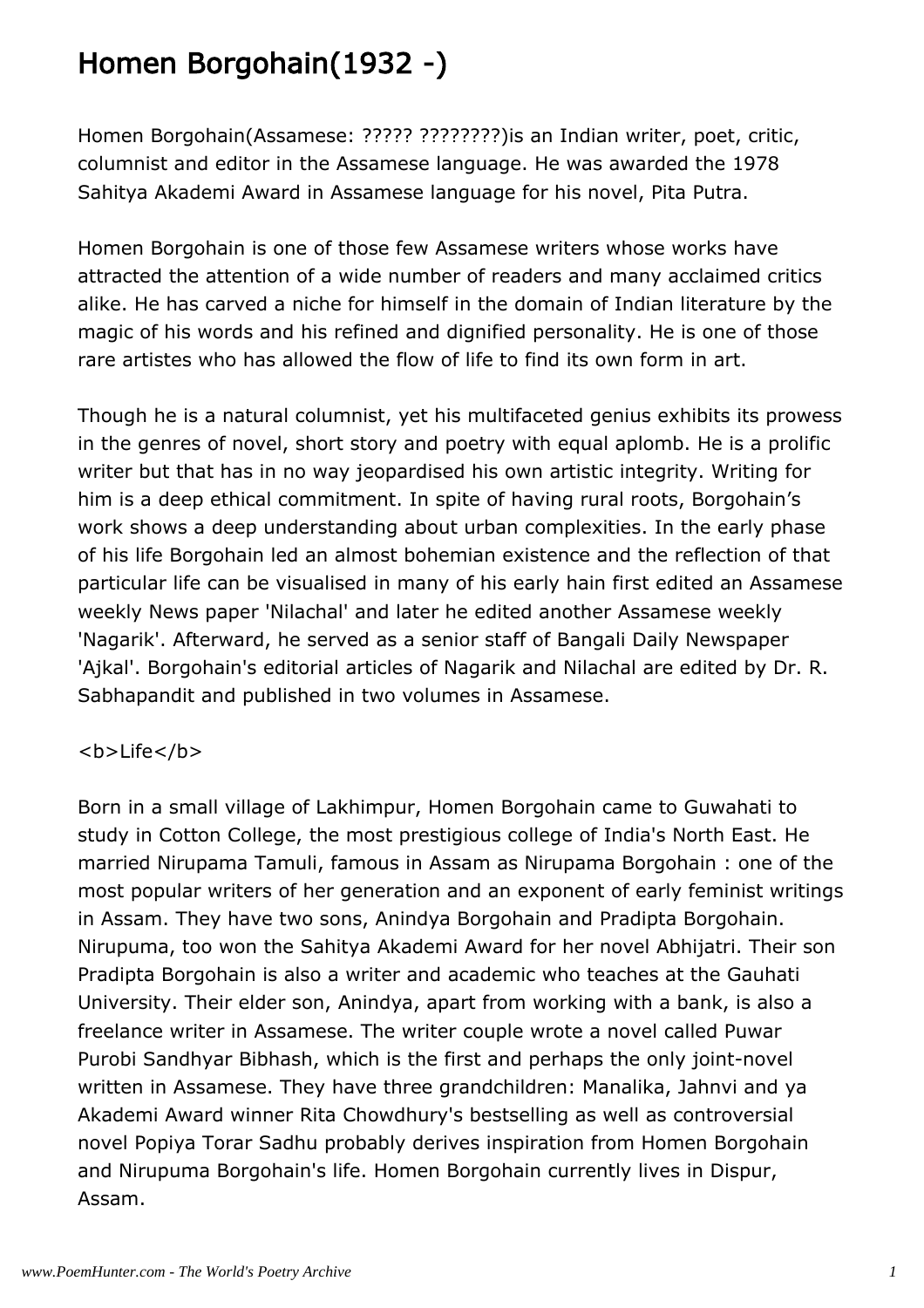$$ 

Though Borgohain has penned many controversial and thought provoking works like Subala, Pita Putra, Timirtirtha, Kushilab, the novels in which he most successfully scans the existence of man with all its complexities are Astarag and Edinar Diary. In Astarag, Borgohain shows us what it means to be alive in a world a full of pain and suffering. The heartrending agony of old age is portrayed so vividly in the novel that the readers are drowned in a well of sympathy for both Dilip and his father. Borgohain strives to prove the truth that life is an indefinite reprieve from death and to be alive is to gradually wither away.

In Edinar Diary, Borgohain goes one step forward and tries to understand the essence of existence with a philosopher's profound quest for truth. Borgohain is a widely read man and the gems of his erudition are scattered throughout the pages of the book which help us to come to terms with our existence in a better way. The sense of alienation, despair, boredom all find manifestations in that particular work and we close the book with an enhanced understanding of our existence. As one character, Aditya Baruah says towards the end of the novel – "Life must be having a meaning; I will endeavour to find out that meaning from today".

He wrote all the novels after doing a great amount of research. Some of his novels contain a part of his life. Pita Putra, Astarag,Saudar Puteke Nao Meli Jai are such examples. Matsyagandha, is one of his most famous works—the story of Menaka, a lower caste woman. It was made into a major motion picture with Nikumoni Barua in the lead character.

Currently, he serves as the editor of Amar Asom, the most prestigious daily newspaper in Assam. He is known to encourage and discover a host of new writers in Assam who are established names in Assam now; such as <a href="http://www.poemhunter.com/anuradha-sharma-pujari/">Anuradha Sharma Pujari</a>, Manikuntala Bhattacharya, Pranab Kumar Barman, Jayanta Saikia, Anamika Bora, Archana Borthakur, Dhanada Devi, <a href="http://www.poemhunter.com/aruni-kashyap/">Aruni Kashyap</a>, Nirmal Sahewalla, Pranay Phukan and many more. Indira Goswami mentions fondly how she was encouraged by Homen Borgohain to write her autobiography, which went on to become a legendary book in Assamese literature. Homen Borgohain's style of personal essays, that effortlessly combines with the social and the political is called "Homenism" by a critic in Satsori journal, one of many literary publications he founded and edited.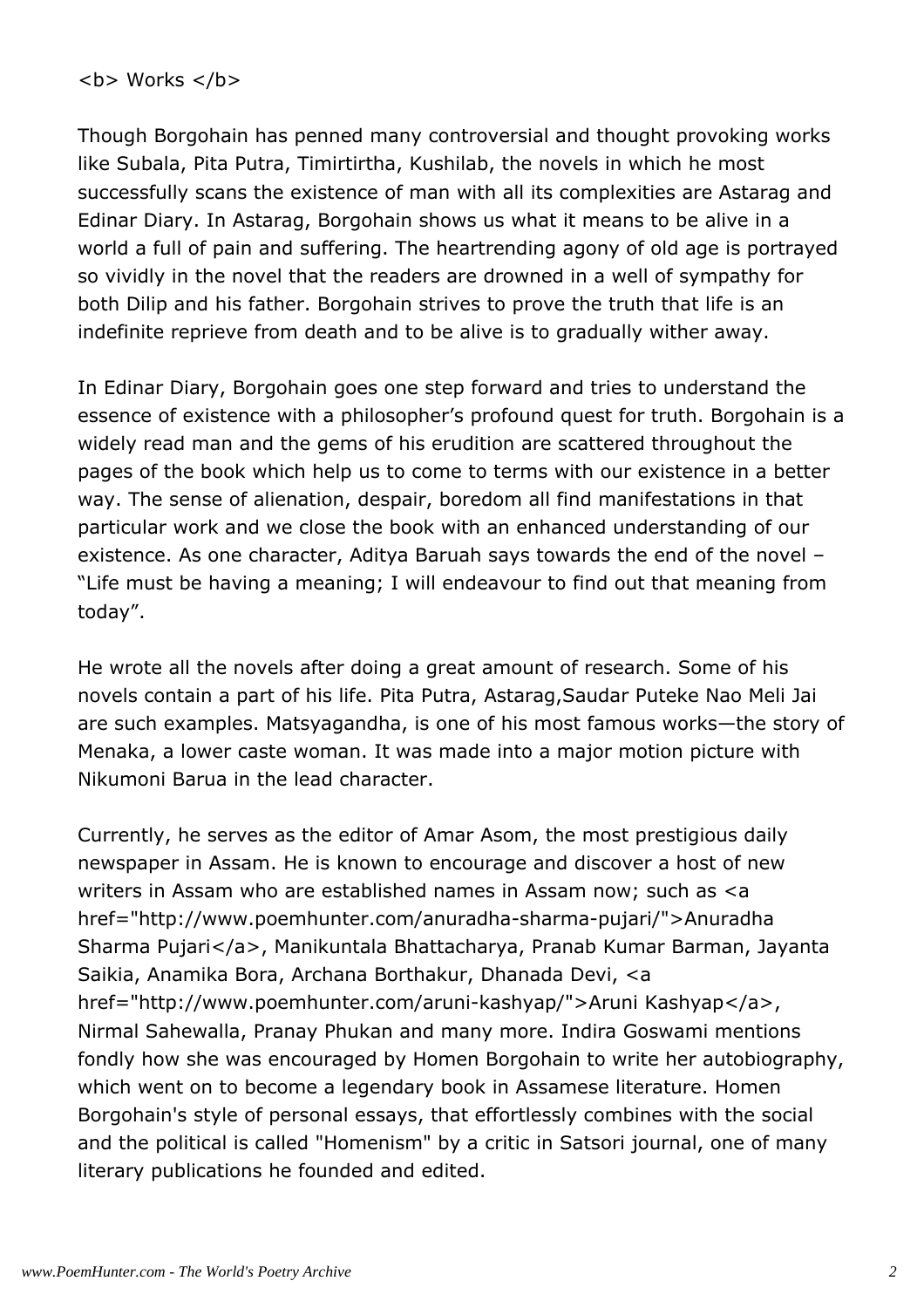<b> Awards </b>

Sahitya Akademi Award Assam Valley Literary Award Nilamoni Phukan Award from Asom Sahitya Sabha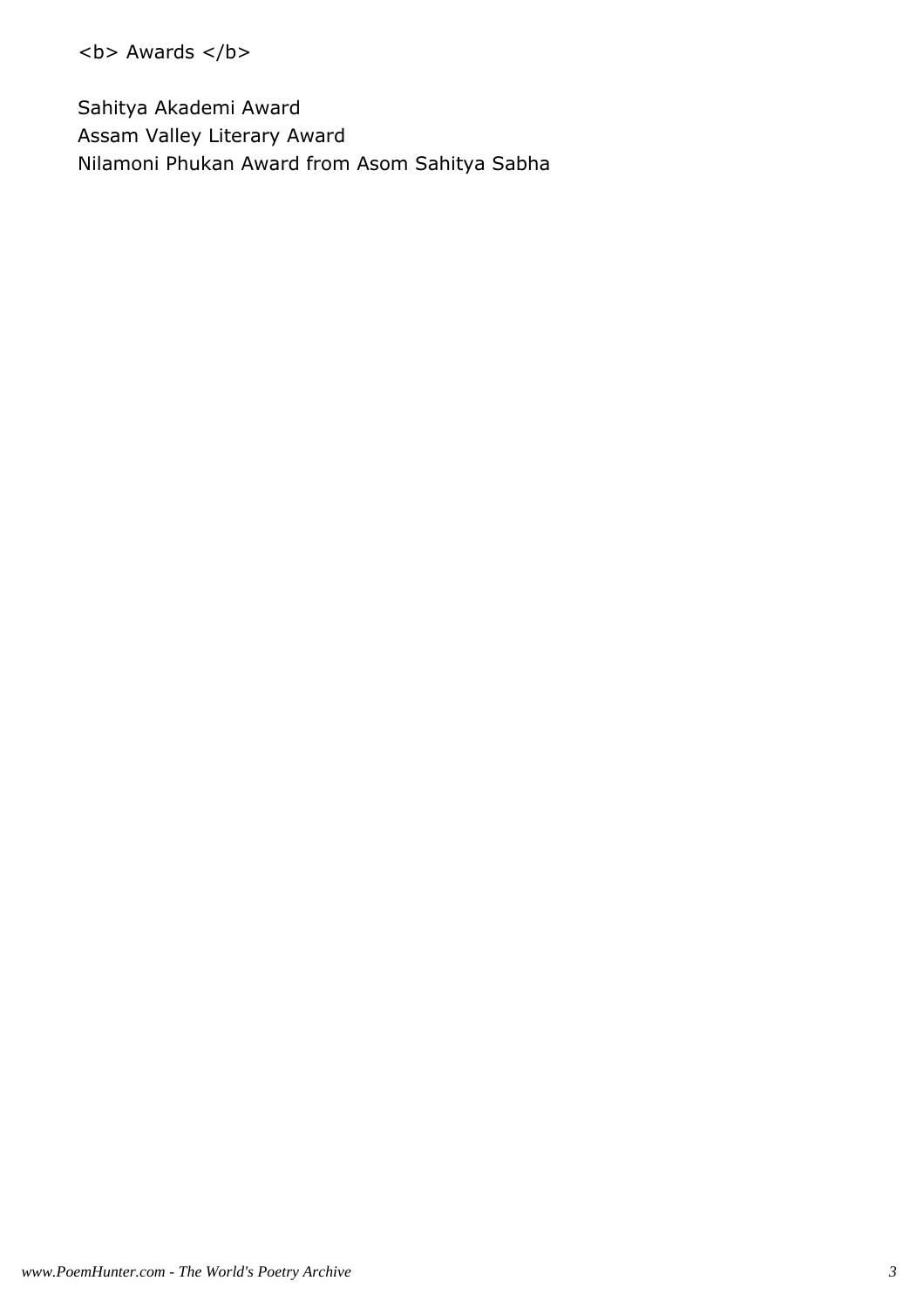## Bikalpa

Homen Borgohain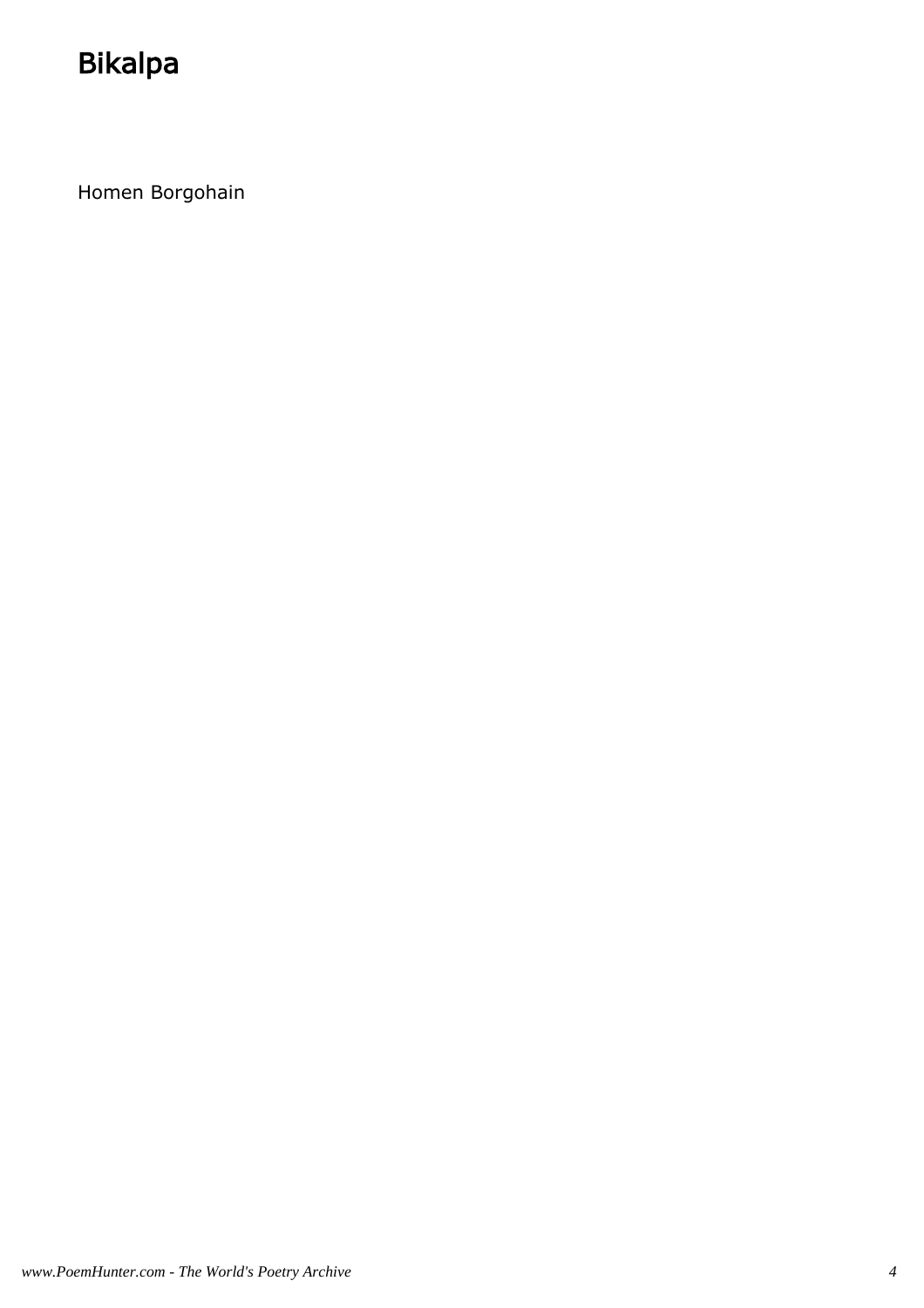Homen Borgohain